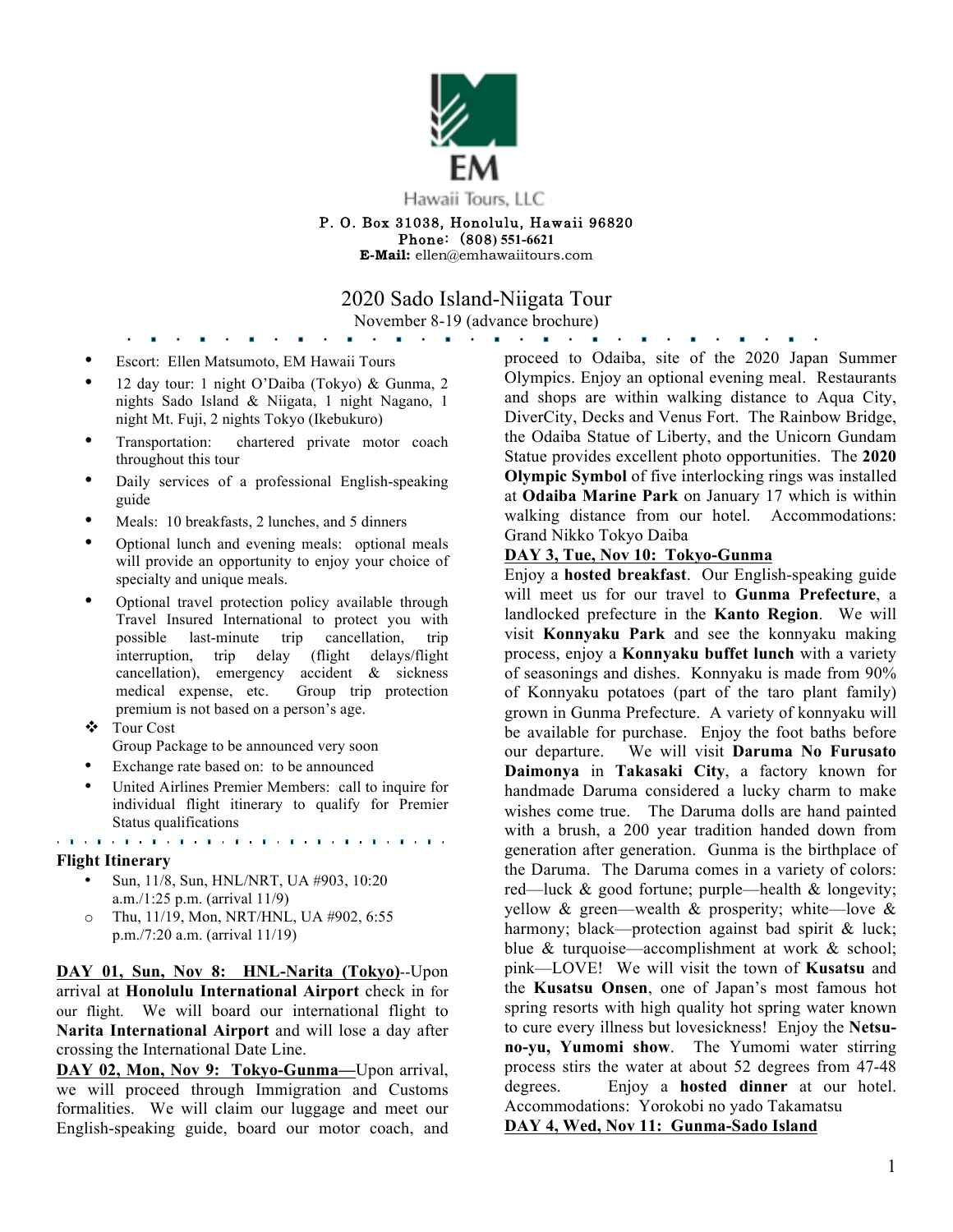**Enjoy a hosted breakfast**. Relax and enjoy a scenic morning travel to Niigata Prefecture. We will visit **Yahiko Shrine**, in the village of **Yahiko, Nishikanbara District.** The **Yahikoginja Shrine** is a signature architectural symbol of Japan, home to the **Shida-no-Otachi**, the longest sword, and a **nationally-designated Important Cultural Property**. The entrance to the shrine has a 98.5 feet high tori gate. A popular spot of the shrine is **Omoi Karui no Ishi** (Heavy/Light Rock). When you lift the rock while making a wish, your wish will come true if the rock feels light. If the rock feels heavy, it will be difficult for your wish to come true. This afternoon we will board our ferry from **Niigata Port** to Sado Island, off the coast of Niigata Prefecture and the sixth largest island in Japan. Sado Island was a place of exile for political wrong doing. Three people sent to exile were the former **Emperor Juntoku**, the Buddhist monk **Nichiren** and the founder of Noh, **Zeami Motokiyo**. **Sado Island** is home to the endangered **Japanese Ibis (toki)** that was once extinct but was reintroduced to the island due to a successful breeding program. Enjoy a **hosted evening meal** at our hotel. Our hotel faces the **Sea of Japan**. Accommodations: Hotel Oosado

## **DAY 05, Thu, Nov 12: Sado Island**

Enjoy a **hosted breakfast**. This morning we will enjoy a full day at **Sado Island**. Weather permitting, we will experience the **TaraiBune (Tub Boat**) at **Ogi Port** area. The TaraiBune boats are more stable than other boats in the waters and it was easier to maneuver. The TaraiBune boats are used to fish turban shell, abalone and seaweed. We will tour the **Shukunegi Village Area** with narrow alleys, wooden houses and canals. The boards for the wooden houses were taken from old boats. The Village is a National Important Preservation Area for Traditional Buildings and Architecture. We will visit **Sado Rekishi Densetsukan** with full-size robots that tells the history and legends of Sado. This afternoon we will visit the **Osado Skyline**. At the highest point, you will be able to look over the entre island . This is an area known for its red leaves in autumn. Enjoy a **hosted dinner**. Accommodations: Hotel Oosado

## **DAY 06, Sat, Nov 14: Sado Island-Niigata City**

Enjoy a **hosted breakfast**. We will visit the **Sado Kinzan Gold Mine** which was the most productive mine in Japan consisting of gold, smaller amounts of silver and copper. The gold mine was a source of funding for the **Tokugawa Shogunate**. You will be able to walk through the mining tunnels. Mining operatons ended in 1989. We will visit **Shiozu no Sato**, an inn overlooking **Mano Bay**. You will have an opportunity to make your own soba for lunch. Soba will include a mixture of buckwheat flour and water and must be kneaded, rolled flat and cut thinly into strips. We will visit **Toki Forrest Park** to see the national icon of the **Crested Ibis** (or toki). The Crested Ibis was once declared extinct in Japan but due to the success of a new breeding program, the toki is now being released into the wild since 2008. Prior to the new program, the last native bird died in 2003. The Crested Ibis were donated by China. A Toki Fureai Plaza (enclosure) has a toki family on display. The Crested Ibis is a symbol of **Niigata**. We will once again return to **Ryotsu Port** and transfer to **Niigata Port**. Accommodations: ANA Crowne Plaza Hotel

**DAY 07, Sat, Nov 14: Niigata**

Enjoy a **hosted breakfast**. This morning we will visit the **Niigata Senbei Okoku** and make your senbei using flavorful powders, pounding the rice, then kneading in the powder. Soy sauce, salt and other flavorings will also be added. Your senbei will be packed in an inflatable bag. You are able to purchase special limited-edition snacks that are only available at this location. Senbei Okoku means *the kingdom of rice crackers.* We will visit the **Northern Culture Museum**, once the residence of a wealthy farming family. The museum contains over 6,000 antiques from Japan, China and Korea. Weather permitting, you may see the autumn leaves in the museum's romantic gardens. In other seasons, there are cherry blossoms, lotuses and a blanket of white during winter. You will have an opportunity to experience the 150-year old method of pounding mochi. For quick production, the Ito family developed a technique called **three-pounder method**. We will stop in at a local restaurant for an optional lunch. We will visit the **Niigata Furusato Village** known for Niigata specialties,. The **Waky-Waku Farm** has jams and juice, there's a local confectionary and Japanese tea shops, souvenir corner, Niigata Sake, rice crackers, Tsubame-Sanjo tableware (world renown brand), Koshihikari and other brands of rice, Yasuda Yogurt and Gelato, soft serve ice cream, etc. We will tour the **Imayotsukasa Sake Brewery** established in 1767 with free tastings. This brewery uses high-quality **Niigata Rice** for all of their sake (with the exception of one) and exclusively brews with Niigata mountain water of **Suganatake**, famous and delicious water around Japan. Accommodations: ANA Crowne Paza Hotel Niigata

## **DAY 08, Sun, Nov 15: Niigata-Nagano**

Enjoy a **hosted breakfast**. We will proceed to **Joetsu-Miyoko** located in southern **Niigata Prefecture**. Joetsu-Miyoko slogan is *Discover the Unknown Japan*. This area is known for producing the famous **koshihikari rice**, the best rice in all of Japan and this applies to the best sake as well. **Joetsu-Miyoko is the birthplace of skiing in Japan**. There are many hot springs in this area. We will board the **Setsugekkka Sightseeing Train** at the **Joetsu-Miyoko Train Station**. The Setsugekka has the largest windows for excellent viewing of the picturesque sights such as rice farns, mountains, the ocean and rural life. Enjoy a **French cuisine created by a Michelin Guide-recognized chef awarded with two stars**. The Setsugekka will make several stops that provides an opportunity to purchase souvenirs near the train stations. We will reboard our coach at **Itoigawa Station** and proceed to **NTA Farm** known for their apples. The apples in Nagano are grown in fertile soil and with mineral-rich water. The apple season is from Sepember to November and several of the apples are only found in Japan. Hopefully the **Japanese Shinano Gold** will be available, a yellow-gold skinned apple with a crisp texture and sweet, sub-acid flavor. This is a medium to large-sized apple and are at its best from mid-October to late-November. The Nagano Prefecture is located in the **Chubu region of Honshu**. **Nagano** is the capital and largest city of this Prefecture. The Japanese Alps are located in this Prefecture. Nagano City hosted the **1998 Winter Olympics** and the **1998 Winter Paralympics**. Accommodations: Hotel Metropolitan Nagano

## **DAY 09, Mon, Nov 16: Nagano-Mt. Fuji**

Enjoy a **hosted breakfast**. We will visit **Nagano's Zenkoji Temple** founded in the  $7<sup>th</sup>$  century. The first Buddhist statue